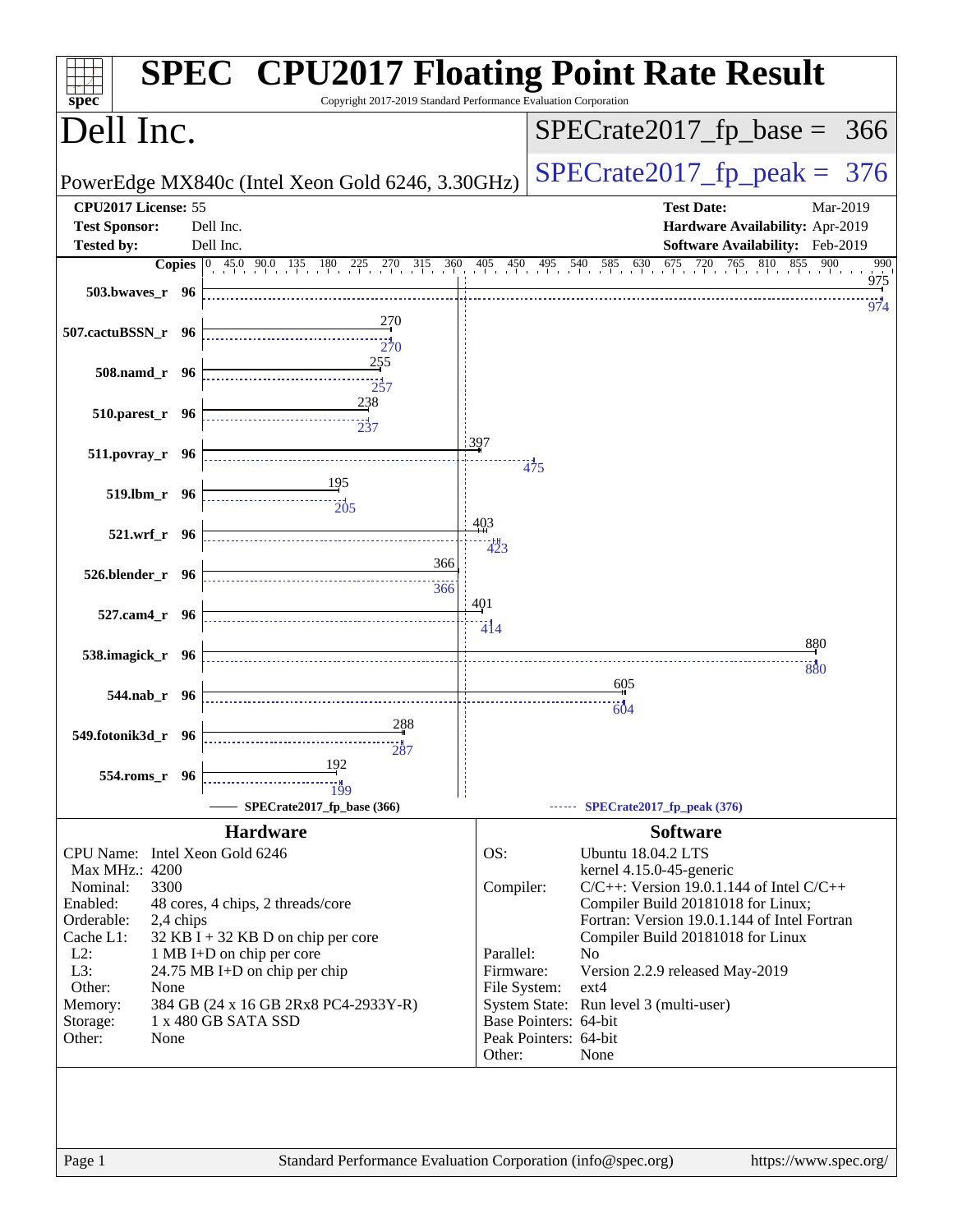| <b>SPEC CPU2017 Floating Point Rate Result</b>                                                           |               |                |       |                |       |                |       |               |                |              |                   |              |                                 |              |
|----------------------------------------------------------------------------------------------------------|---------------|----------------|-------|----------------|-------|----------------|-------|---------------|----------------|--------------|-------------------|--------------|---------------------------------|--------------|
| $spec^*$<br>Copyright 2017-2019 Standard Performance Evaluation Corporation                              |               |                |       |                |       |                |       |               |                |              |                   |              |                                 |              |
|                                                                                                          | Dell Inc.     |                |       |                |       |                |       |               |                |              |                   |              | $SPECrate2017_fp\_base = 366$   |              |
| $SPECTate2017$ _fp_peak = 376<br>PowerEdge MX840c (Intel Xeon Gold 6246, 3.30GHz)                        |               |                |       |                |       |                |       |               |                |              |                   |              |                                 |              |
| CPU2017 License: 55                                                                                      |               |                |       |                |       |                |       |               |                |              | <b>Test Date:</b> |              | Mar-2019                        |              |
| <b>Test Sponsor:</b>                                                                                     | Dell Inc.     |                |       |                |       |                |       |               |                |              |                   |              | Hardware Availability: Apr-2019 |              |
| <b>Tested by:</b>                                                                                        | Dell Inc.     |                |       |                |       |                |       |               |                |              |                   |              | Software Availability: Feb-2019 |              |
| <b>Results Table</b>                                                                                     |               |                |       |                |       |                |       |               |                |              |                   |              |                                 |              |
|                                                                                                          |               |                |       | <b>Base</b>    |       |                |       |               |                |              | <b>Peak</b>       |              |                                 |              |
| <b>Benchmark</b>                                                                                         | <b>Copies</b> | <b>Seconds</b> | Ratio | <b>Seconds</b> | Ratio | <b>Seconds</b> | Ratio | <b>Copies</b> | <b>Seconds</b> | <b>Ratio</b> | <b>Seconds</b>    | <b>Ratio</b> | <b>Seconds</b>                  | <b>Ratio</b> |
| 503.bwaves_r                                                                                             | 96            | 988            | 974   | 988            | 975   | 988            | 975   | 96            | 987            | 975          | 990               | 973          | 989                             | 974          |
| 507.cactuBSSN r                                                                                          | 96            | 450            | 270   | 449            | 271   | 450            | 270   | 96            | 450            | 270          | 451               | 270          | 449                             | 271          |
| 508.namd_r                                                                                               | 96            | 357            | 256   | 358            | 255   | 358            | 255   | 96            | 354            | 258          | 354               | 257          | 355                             | 257          |
| 510.parest_r                                                                                             | 96            | 1057           | 238   | 1059           | 237   | 1057           | 238   | 96            | 1059           | 237          | 1057              | 238          | 1058                            | 237          |
| 511.povray_r                                                                                             | 96            | 566            | 396   | 562            | 399   | 565            | 397   | 96            | 472            | 475          | 472               | 475          | 472                             | 475          |
| 519.1bm r                                                                                                | 96            | 519            | 195   | 520            | 195   | 520            | 195   | 96            | 495            | 205          | 495               | 204          | 494                             | 205          |
| $521.wrf_r$                                                                                              | 96            | 534            | 403   | 544            | 396   | 529            | 407   | 96            | 516            | 417          | 508               | 423          | 504                             | 426          |
| 526.blender_r                                                                                            | 96            | 399            | 366   | 399            | 367   | 400            | 365   | 96            | 399            | 366          | 399               | 366          | 400                             | 366          |
| 527.cam4_r                                                                                               | 96            | 418            | 401   | 420            | 400   | 418            | 402   | 96            | 405            | 415          | 405               | 414          | 406                             | 414          |
| 538.imagick_r                                                                                            | 96            | 271            | 880   | 272            | 879   | 271            | 880   | 96            | 271            | 881          | 272               | 878          | 271                             | 880          |
| 544.nab_r                                                                                                | 96            | 267            | 606   | 267            | 605   | 268            | 602   | 96            | 268            | 604          | 268               | 603          | 267                             | 605          |
| 549.fotonik3d r                                                                                          | 96            | 1294           | 289   | 1306           | 286   | 1298           | 288   | 96            | 1304           | 287          | 1314              | 285          | 1301                            | 288          |
| 554.roms_r                                                                                               | 96            | 794            | 192   | 794            | 192   | 797            | 191   | 96            | 768            | 199          | 764               | 200          | 775                             | 197          |
| $SPECrate2017_fp\_base =$                                                                                |               |                | 366   |                |       |                |       |               |                |              |                   |              |                                 |              |
| $SPECrate2017_fp\_peak =$                                                                                |               |                | 376   |                |       |                |       |               |                |              |                   |              |                                 |              |
| Results appear in the order in which they were run. Bold underlined text indicates a median measurement. |               |                |       |                |       |                |       |               |                |              |                   |              |                                 |              |

### **[Submit Notes](http://www.spec.org/auto/cpu2017/Docs/result-fields.html#SubmitNotes)**

 The numactl mechanism was used to bind copies to processors. The config file option 'submit' was used to generate numactl commands to bind each copy to a specific processor. For details, please see the config file.

### **[Operating System Notes](http://www.spec.org/auto/cpu2017/Docs/result-fields.html#OperatingSystemNotes)**

Stack size set to unlimited using "ulimit -s unlimited"

#### **[General Notes](http://www.spec.org/auto/cpu2017/Docs/result-fields.html#GeneralNotes)**

Environment variables set by runcpu before the start of the run: LD\_LIBRARY\_PATH = "/home/cpu2017/lib/ia32:/home/cpu2017/lib/intel64"

 Binaries compiled on a system with 1x Intel Core i9-7900X CPU + 32GB RAM memory using Redhat Enterprise Linux 7.5 NA: The test sponsor attests, as of date of publication, that CVE-2017-5754 (Meltdown) is mitigated in the system as tested and documented. Yes: The test sponsor attests, as of date of publication, that CVE-2017-5753 (Spectre variant 1) is mitigated in the system as tested and documented. Yes: The test sponsor attests, as of date of publication, that CVE-2017-5715 (Spectre variant 2) is mitigated in the system as tested and documented. Transparent Huge Pages enabled by default

**(Continued on next page)**

| Page. | Standard Performance Evaluation Corporation (info@spec.org) | https://www.spec.org/ |
|-------|-------------------------------------------------------------|-----------------------|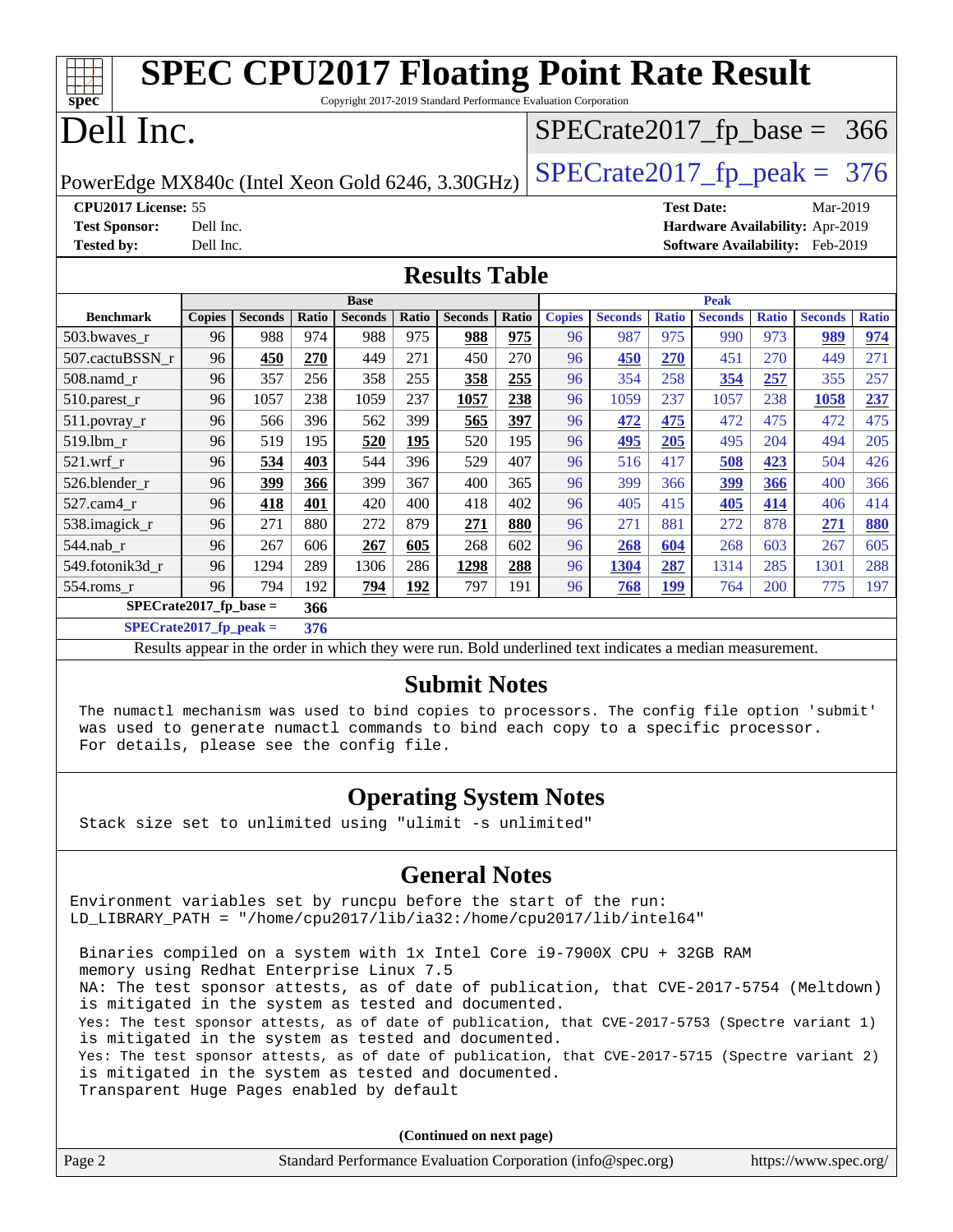| <b>SPEC CPU2017 Floating Point Rate Result</b><br>Copyright 2017-2019 Standard Performance Evaluation Corporation<br>$spec^*$                                                                                                                                                                                                                                                                                                                                                                                                                                                                                                                                                                                                                                                                                                                                                                                                                                                                                                                                                                                                                                                                                                                                                                                                                                                                                                                            |                                                                  |
|----------------------------------------------------------------------------------------------------------------------------------------------------------------------------------------------------------------------------------------------------------------------------------------------------------------------------------------------------------------------------------------------------------------------------------------------------------------------------------------------------------------------------------------------------------------------------------------------------------------------------------------------------------------------------------------------------------------------------------------------------------------------------------------------------------------------------------------------------------------------------------------------------------------------------------------------------------------------------------------------------------------------------------------------------------------------------------------------------------------------------------------------------------------------------------------------------------------------------------------------------------------------------------------------------------------------------------------------------------------------------------------------------------------------------------------------------------|------------------------------------------------------------------|
| Dell Inc.                                                                                                                                                                                                                                                                                                                                                                                                                                                                                                                                                                                                                                                                                                                                                                                                                                                                                                                                                                                                                                                                                                                                                                                                                                                                                                                                                                                                                                                | $SPECrate2017_fp\_base = 366$                                    |
| PowerEdge MX840c (Intel Xeon Gold 6246, 3.30GHz)                                                                                                                                                                                                                                                                                                                                                                                                                                                                                                                                                                                                                                                                                                                                                                                                                                                                                                                                                                                                                                                                                                                                                                                                                                                                                                                                                                                                         | $SPECrate2017_fp\_peak = 376$                                    |
| CPU2017 License: 55<br><b>Test Sponsor:</b><br>Dell Inc.                                                                                                                                                                                                                                                                                                                                                                                                                                                                                                                                                                                                                                                                                                                                                                                                                                                                                                                                                                                                                                                                                                                                                                                                                                                                                                                                                                                                 | <b>Test Date:</b><br>Mar-2019<br>Hardware Availability: Apr-2019 |
| Dell Inc.<br><b>Tested by:</b>                                                                                                                                                                                                                                                                                                                                                                                                                                                                                                                                                                                                                                                                                                                                                                                                                                                                                                                                                                                                                                                                                                                                                                                                                                                                                                                                                                                                                           | Software Availability: Feb-2019                                  |
| <b>General Notes (Continued)</b>                                                                                                                                                                                                                                                                                                                                                                                                                                                                                                                                                                                                                                                                                                                                                                                                                                                                                                                                                                                                                                                                                                                                                                                                                                                                                                                                                                                                                         |                                                                  |
| Prior to runcpu invocation<br>Filesystem page cache synced and cleared with:<br>sync $i$ echo $3$<br>/proc/sys/vm/drop_caches<br>runcpu command invoked through numactl i.e.:<br>numactl --interleave=all runcpu <etc></etc>                                                                                                                                                                                                                                                                                                                                                                                                                                                                                                                                                                                                                                                                                                                                                                                                                                                                                                                                                                                                                                                                                                                                                                                                                             |                                                                  |
| <b>Platform Notes</b>                                                                                                                                                                                                                                                                                                                                                                                                                                                                                                                                                                                                                                                                                                                                                                                                                                                                                                                                                                                                                                                                                                                                                                                                                                                                                                                                                                                                                                    |                                                                  |
| BIOS settings:<br>ADDDC setting disabled<br>Sub NUMA Cluster enabled<br>Virtualization Technology disabled<br>DCU Streamer Prefetcher enabled<br>System Profile set to Custom<br>CPU Performance set to Maximum Performance<br>C States set to Autonomous<br>C1E disabled<br>Uncore Frequency set to Dynamic<br>Energy Efficiency Policy set to Performance<br>Memory Patrol Scrub disabled<br>Logical Processor enabled<br>CPU Interconnect Bus Link Power Management disabled<br>PCI ASPM L1 Link Power Management disabled<br>Sysinfo program /home/cpu2017/bin/sysinfo<br>Rev: r5974 of 2018-05-19 9bcde8f2999c33d61f64985e45859ea9<br>running on intel-sut Wed May 22 20:50:03 2019<br>SUT (System Under Test) info as seen by some common utilities.<br>For more information on this section, see<br>https://www.spec.org/cpu2017/Docs/config.html#sysinfo<br>From /proc/cpuinfo<br>model name : Intel(R) Xeon(R) Gold 6246 CPU @ 3.30GHz<br>4 "physical id"s (chips)<br>96 "processors"<br>cores, siblings (Caution: counting these is hw and system dependent. The following<br>excerpts from /proc/cpuinfo might not be reliable. Use with caution.)<br>cpu cores : 12<br>siblings : 24<br>physical 0: cores 1 2 3 4 8 9 10 11 17 18 25 27<br>physical 1: cores 0 2 3 4 8 9 10 11 17 18 25 27<br>physical 2: cores 0 2 4 8 9 10 17 18 19 20 25 27<br>physical 3: cores 0 2 4 8 9 10 11 17 18 19 25 27<br>From 1scpu:<br>Architecture:<br>x86_64 |                                                                  |
| (Continued on next page)                                                                                                                                                                                                                                                                                                                                                                                                                                                                                                                                                                                                                                                                                                                                                                                                                                                                                                                                                                                                                                                                                                                                                                                                                                                                                                                                                                                                                                 |                                                                  |
| Page 3<br>Standard Performance Evaluation Corporation (info@spec.org)                                                                                                                                                                                                                                                                                                                                                                                                                                                                                                                                                                                                                                                                                                                                                                                                                                                                                                                                                                                                                                                                                                                                                                                                                                                                                                                                                                                    | https://www.spec.org/                                            |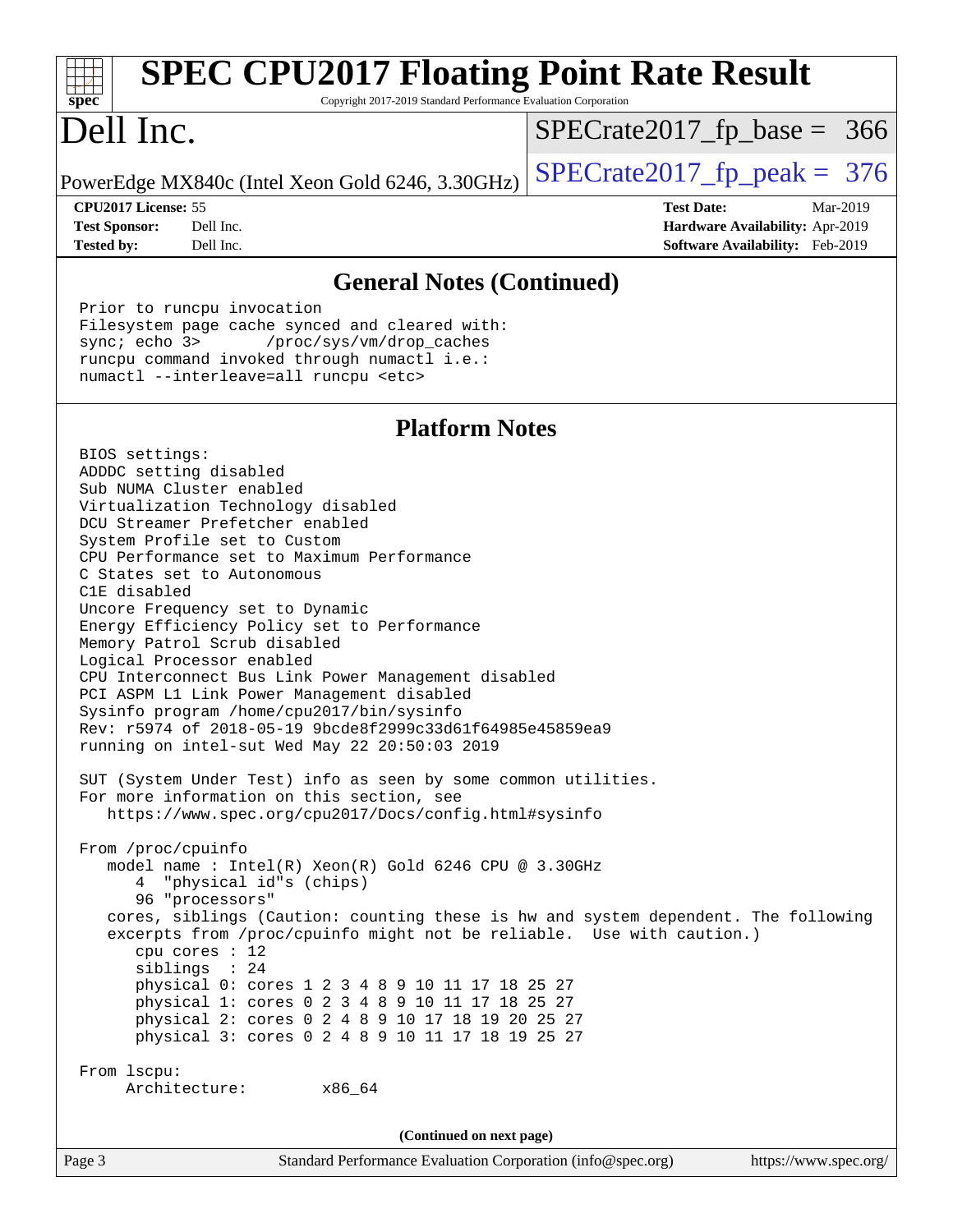|                                                  |                                                                 | <b>SPEC CPU2017 Floating Point Rate Result</b> |
|--------------------------------------------------|-----------------------------------------------------------------|------------------------------------------------|
| spec <sup>®</sup>                                | Copyright 2017-2019 Standard Performance Evaluation Corporation |                                                |
| Dell Inc.                                        |                                                                 | $SPECrate2017_fp\_base = 366$                  |
| PowerEdge MX840c (Intel Xeon Gold 6246, 3.30GHz) |                                                                 | $SPECrate2017_fp\_peak = 376$                  |
| CPU2017 License: 55                              |                                                                 | <b>Test Date:</b><br>Mar-2019                  |
| Dell Inc.<br><b>Test Sponsor:</b>                |                                                                 | <b>Hardware Availability: Apr-2019</b>         |
| <b>Tested by:</b><br>Dell Inc.                   |                                                                 | Software Availability: Feb-2019                |
|                                                  | <b>Platform Notes (Continued)</b>                               |                                                |
| $CPU$ op-mode( $s$ ):                            | $32$ -bit, $64$ -bit                                            |                                                |
| Byte Order:                                      | Little Endian                                                   |                                                |
| CPU(s):                                          | 96                                                              |                                                |
| On-line CPU(s) list: 0-95                        |                                                                 |                                                |
| Thread( $s$ ) per core:                          | $\mathcal{D}$                                                   |                                                |
| $Core(s)$ per socket:                            | 12                                                              |                                                |
| Socket(s):                                       | 4                                                               |                                                |
| NUMA $node(s)$ :<br>Vendor ID:                   | 8<br>GenuineIntel                                               |                                                |
| CPU family:                                      | 6                                                               |                                                |
| Model:                                           | 85                                                              |                                                |
| Model name:                                      | $Intel(R)$ Xeon $(R)$ Gold 6246 CPU @ 3.30GHz                   |                                                |
| Stepping:                                        | 7                                                               |                                                |
| CPU MHz:                                         | 3155.577                                                        |                                                |
| BogoMIPS:                                        | 6600.00                                                         |                                                |
| Virtualization:                                  | $VT - x$                                                        |                                                |

 NUMA node0 CPU(s): 0,8,16,24,32,40,48,56,64,72,80,88 NUMA node1 CPU(s): 1,9,17,25,33,41,49,57,65,73,81,89 NUMA node2 CPU(s): 2,10,18,22,26,42,50,58,66,70,74,90 NUMA node3 CPU(s): 3,11,19,27,35,43,51,59,67,75,83,91 NUMA node4 CPU(s): 4,12,20,28,36,44,52,60,68,76,84,92 NUMA node5 CPU(s): 5,13,21,29,37,45,53,61,69,77,85,93 NUMA node6 CPU(s): 6,14,30,34,38,46,54,62,78,82,86,94

 NUMA node7 CPU(s): 7,15,23,31,39,47,55,63,71,79,87,95 Flags: fpu vme de pse tsc msr pae mce cx8 apic sep mtrr pge mca cmov pat pse36 clflush dts acpi mmx fxsr sse sse2 ss ht tm pbe syscall nx pdpe1gb rdtscp lm constant\_tsc art arch\_perfmon pebs bts rep\_good nopl xtopology nonstop\_tsc cpuid aperfmperf pni pclmulqdq dtes64 monitor ds\_cpl vmx smx est tm2 ssse3 sdbg fma cx16 xtpr pdcm pcid dca sse4\_1 sse4\_2 x2apic movbe popcnt aes xsave avx f16c rdrand lahf\_lm abm 3dnowprefetch cpuid\_fault epb cat\_l3 cdp\_l3 invpcid\_single intel\_ppin ssbd mba ibrs ibpb stibp ibrs\_enhanced tpr\_shadow vnmi flexpriority ept vpid fsgsbase tsc\_adjust bmi1 hle avx2 smep bmi2 erms invpcid rtm cqm mpx rdt\_a avx512f avx512dq rdseed adx smap clflushopt clwb intel\_pt avx512cd avx512bw avx512vl xsaveopt xsavec xgetbv1 xsaves cqm\_llc cqm\_occup\_llc cqm\_mbm\_total cqm\_mbm\_local dtherm ida arat pln pts pku ospke avx512\_vnni flush\_l1d arch\_capabilities

 /proc/cpuinfo cache data cache size : 25344 KB

 L1d cache: 32K L1i cache: 32K L2 cache: 1024K L3 cache: 25344K

 From numactl --hardware WARNING: a numactl 'node' might or might not correspond to a physical chip. available: 8 nodes (0-7) node 0 cpus: 0 8 16 24 32 40 48 56 64 72 80 88

**(Continued on next page)**

Page 4 Standard Performance Evaluation Corporation [\(info@spec.org\)](mailto:info@spec.org) <https://www.spec.org/>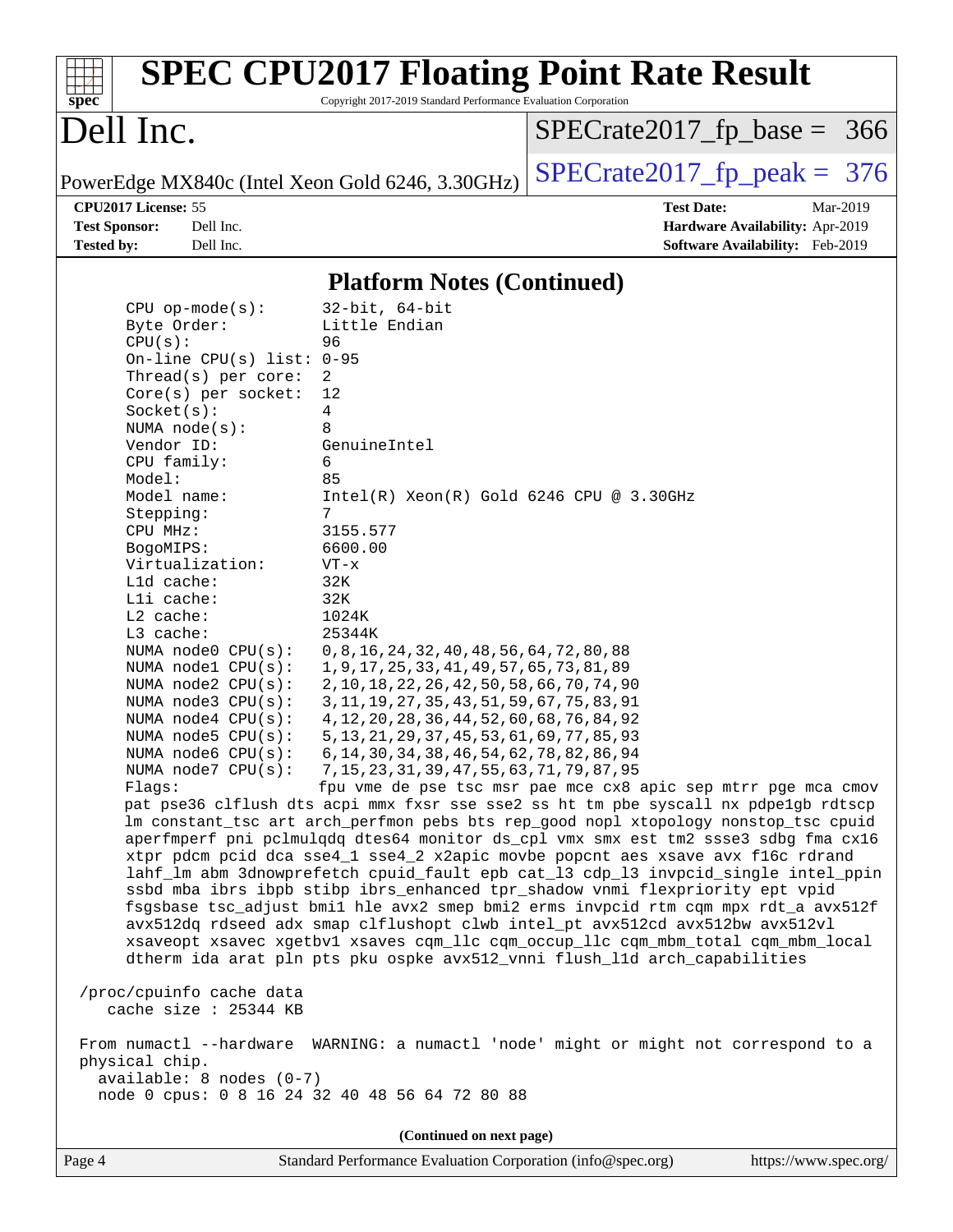| <b>SPEC CPU2017 Floating Point Rate Result</b> |                                                                 |                                        |  |  |  |
|------------------------------------------------|-----------------------------------------------------------------|----------------------------------------|--|--|--|
| spec<br>Dell Inc.                              | Copyright 2017-2019 Standard Performance Evaluation Corporation | $SPECrate2017_fp\_base = 366$          |  |  |  |
|                                                | PowerEdge MX840c (Intel Xeon Gold 6246, 3.30GHz)                | $SPECrate2017fp peak = 376$            |  |  |  |
| CPU2017 License: 55                            |                                                                 | <b>Test Date:</b><br>Mar-2019          |  |  |  |
| <b>Test Sponsor:</b>                           | Dell Inc.                                                       | <b>Hardware Availability: Apr-2019</b> |  |  |  |
| <b>Tested by:</b>                              | Dell Inc.                                                       | Software Availability: Feb-2019        |  |  |  |
|                                                | <b>Platform Notes (Continued)</b>                               |                                        |  |  |  |

| node 0 size: 46764 MB                                                    |    |                                       |    |                         |                |   |             |        |     |  |  |  |
|--------------------------------------------------------------------------|----|---------------------------------------|----|-------------------------|----------------|---|-------------|--------|-----|--|--|--|
| node 0 free: 46464 MB                                                    |    |                                       |    |                         |                |   |             |        |     |  |  |  |
| node 1 cpus: 1 9 17 25 33 41 49 57 65 73 81 89                           |    |                                       |    |                         |                |   |             |        |     |  |  |  |
| node 1 size: 48381 MB                                                    |    |                                       |    |                         |                |   |             |        |     |  |  |  |
| node 1 free: 48097 MB                                                    |    |                                       |    |                         |                |   |             |        |     |  |  |  |
| node 2 cpus: 2 10 18 22 26 42 50 58 66 70 74 90                          |    |                                       |    |                         |                |   |             |        |     |  |  |  |
| node 2 size: 48381 MB                                                    |    |                                       |    |                         |                |   |             |        |     |  |  |  |
| node 2 free: 48092 MB                                                    |    |                                       |    |                         |                |   |             |        |     |  |  |  |
| node 3 cpus: 3 11 19 27 35 43 51 59 67 75 83 91                          |    |                                       |    |                         |                |   |             |        |     |  |  |  |
| node 3 size: 48381 MB                                                    |    |                                       |    |                         |                |   |             |        |     |  |  |  |
| node 3 free: 48100 MB                                                    |    |                                       |    |                         |                |   |             |        |     |  |  |  |
| node 4 cpus: 4 12 20 28 36 44 52 60 68 76 84 92                          |    |                                       |    |                         |                |   |             |        |     |  |  |  |
| node 4 size: 48381 MB                                                    |    |                                       |    |                         |                |   |             |        |     |  |  |  |
| node 4 free: 48068 MB                                                    |    |                                       |    |                         |                |   |             |        |     |  |  |  |
| node 5 cpus: 5 13 21 29 37 45 53 61 69 77 85 93                          |    |                                       |    |                         |                |   |             |        |     |  |  |  |
| node 5 size: 48360 MB                                                    |    |                                       |    |                         |                |   |             |        |     |  |  |  |
| node 5 free: 48000 MB<br>node 6 cpus: 6 14 30 34 38 46 54 62 78 82 86 94 |    |                                       |    |                         |                |   |             |        |     |  |  |  |
| node 6 size: 48381 MB                                                    |    |                                       |    |                         |                |   |             |        |     |  |  |  |
| node 6 free: 48109 MB                                                    |    |                                       |    |                         |                |   |             |        |     |  |  |  |
| node 7 cpus: 7 15 23 31 39 47 55 63 71 79 87 95                          |    |                                       |    |                         |                |   |             |        |     |  |  |  |
| node 7 size: 48380 MB                                                    |    |                                       |    |                         |                |   |             |        |     |  |  |  |
| node 7 free: 48083 MB                                                    |    |                                       |    |                         |                |   |             |        |     |  |  |  |
| node distances:                                                          |    |                                       |    |                         |                |   |             |        |     |  |  |  |
| node                                                                     | 0  | $\overline{1}$                        | 2  | $\overline{\mathbf{3}}$ | $\overline{4}$ |   | $5^{\circ}$ | 6      | - 7 |  |  |  |
| 0:                                                                       | 10 | 21                                    | 21 | 21                      | 11             |   |             | 21  21 | 21  |  |  |  |
| 1:                                                                       |    | 21 10                                 | 21 | 21                      | 21             |   |             | 11 21  | 21  |  |  |  |
| 2:                                                                       | 21 | 21                                    | 10 | 21                      | 21             |   | 21          | 11     | 21  |  |  |  |
| 3:                                                                       |    | 21  21                                | 21 | 10 21                   |                |   |             | 21 21  | 11  |  |  |  |
| 4:                                                                       |    | 11  21                                | 21 | 21                      | 10             |   |             | 21  21 | 21  |  |  |  |
| 5:                                                                       |    | $21$ $11$ $21$                        |    | 21 21                   |                |   |             | 10 21  | 21  |  |  |  |
| 6:                                                                       |    | 21  21                                | 11 | $21\quad 21$            |                |   | 21          | 10     | 21  |  |  |  |
| 7:                                                                       | 21 | 21                                    | 21 | 11 21                   |                |   | 21          | 21     | 10  |  |  |  |
| From /proc/meminfo<br>MemTotal:                                          |    |                                       |    | 394663320 kB            |                |   |             |        |     |  |  |  |
|                                                                          |    | HugePages_Total:                      |    |                         |                | 0 |             |        |     |  |  |  |
|                                                                          |    | Hugepagesize: 2048 kB                 |    |                         |                |   |             |        |     |  |  |  |
| /usr/bin/lsb_release -d                                                  |    | Ubuntu 18.04.2 LTS                    |    |                         |                |   |             |        |     |  |  |  |
|                                                                          |    |                                       |    |                         |                |   |             |        |     |  |  |  |
| From /etc/*release* /etc/*version*                                       |    |                                       |    |                         |                |   |             |        |     |  |  |  |
|                                                                          |    | debian_version: buster/sid            |    |                         |                |   |             |        |     |  |  |  |
|                                                                          |    | os-release:                           |    |                         |                |   |             |        |     |  |  |  |
|                                                                          |    | NAME="Ubuntu"                         |    |                         |                |   |             |        |     |  |  |  |
|                                                                          |    | VERSION="18.04.2 LTS (Bionic Beaver)" |    |                         |                |   |             |        |     |  |  |  |

**(Continued on next page)**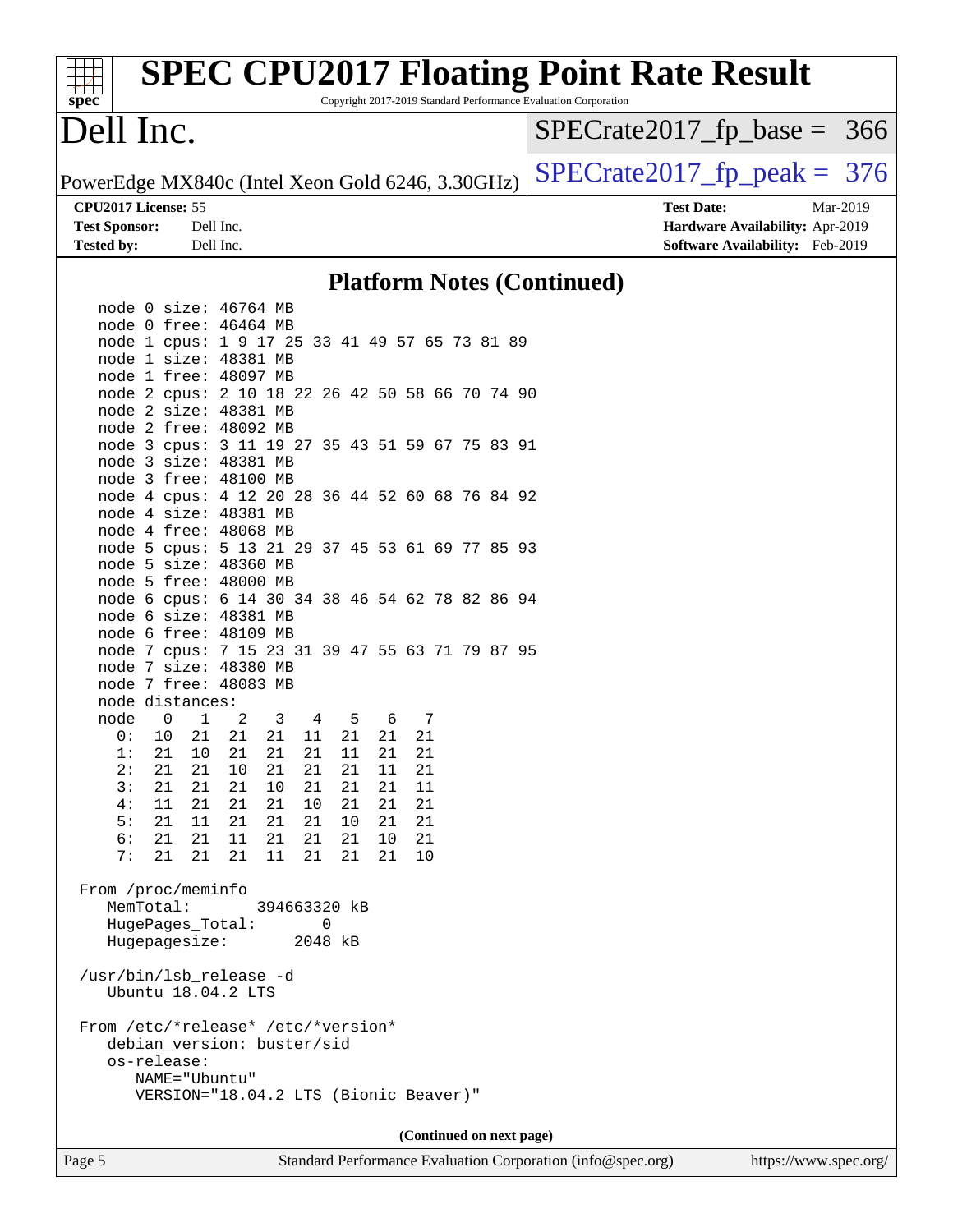| <b>SPEC CPU2017 Floating Point Rate Result</b><br>Copyright 2017-2019 Standard Performance Evaluation Corporation<br>$spec^*$                                                                                                                                                                                                                                                                                                                       |                                                                                                     |
|-----------------------------------------------------------------------------------------------------------------------------------------------------------------------------------------------------------------------------------------------------------------------------------------------------------------------------------------------------------------------------------------------------------------------------------------------------|-----------------------------------------------------------------------------------------------------|
| Dell Inc.                                                                                                                                                                                                                                                                                                                                                                                                                                           | $SPECrate2017_fp\_base = 366$                                                                       |
| PowerEdge MX840c (Intel Xeon Gold 6246, 3.30GHz)                                                                                                                                                                                                                                                                                                                                                                                                    | $SPECTate2017$ _fp_peak = 376                                                                       |
| CPU2017 License: 55<br><b>Test Sponsor:</b><br>Dell Inc.<br><b>Tested by:</b><br>Dell Inc.                                                                                                                                                                                                                                                                                                                                                          | <b>Test Date:</b><br>Mar-2019<br>Hardware Availability: Apr-2019<br>Software Availability: Feb-2019 |
| <b>Platform Notes (Continued)</b>                                                                                                                                                                                                                                                                                                                                                                                                                   |                                                                                                     |
| ID=ubuntu<br>ID_LIKE=debian<br>PRETTY_NAME="Ubuntu 18.04.2 LTS"<br>VERSION_ID="18.04"<br>HOME_URL="https://www.ubuntu.com/"<br>SUPPORT_URL="https://help.ubuntu.com/"<br>uname $-a$ :<br>Linux intel-sut 4.15.0-45-generic #48-Ubuntu SMP Tue Jan 29 16:28:13 UTC 2019 x86_64<br>x86_64 x86_64 GNU/Linux                                                                                                                                            |                                                                                                     |
| Kernel self-reported vulnerability status:                                                                                                                                                                                                                                                                                                                                                                                                          |                                                                                                     |
| CVE-2017-5754 (Meltdown):<br>Not affected<br>CVE-2017-5753 (Spectre variant 1): Mitigation: __user pointer sanitization<br>CVE-2017-5715 (Spectre variant 2): Mitigation: Enhanced IBRS, IBPB                                                                                                                                                                                                                                                       |                                                                                                     |
| run-level 3 May 22 13:47                                                                                                                                                                                                                                                                                                                                                                                                                            |                                                                                                     |
| SPEC is set to: /home/cpu2017<br>Filesystem<br>Type Size Used Avail Use% Mounted on<br>/dev/sda2<br>ext4 439G<br>19G 398G<br>$5\%$ /                                                                                                                                                                                                                                                                                                                |                                                                                                     |
| Additional information from dmidecode follows. WARNING: Use caution when you interpret<br>this section. The 'dmidecode' program reads system data which is "intended to allow<br>hardware to be accurately determined", but the intent may not be met, as there are<br>frequent changes to hardware, firmware, and the "DMTF SMBIOS" standard.<br>BIOS Dell Inc. 2.2.9 05/08/2019<br>Memory:<br>19x 00AD00B300AD HMA82GR7CJR8N-WM 16 GB 2 rank 2933 |                                                                                                     |
| 5x 00AD063200AD HMA82GR7CJR8N-WM 16 GB 2 rank 2933<br>24x Not Specified Not Specified                                                                                                                                                                                                                                                                                                                                                               |                                                                                                     |
| (End of data from sysinfo program)                                                                                                                                                                                                                                                                                                                                                                                                                  |                                                                                                     |
| <b>Compiler Version Notes</b>                                                                                                                                                                                                                                                                                                                                                                                                                       |                                                                                                     |
| CC 519.1bm_r(base) 538.imagick_r(base, peak) 544.nab_r(base, peak)                                                                                                                                                                                                                                                                                                                                                                                  | ==============================                                                                      |
| Intel(R) C Intel(R) 64 Compiler for applications running on Intel(R) 64,<br>Version 19.0.1.144 Build 20181018<br>Copyright (C) 1985-2018 Intel Corporation. All rights reserved.                                                                                                                                                                                                                                                                    |                                                                                                     |
|                                                                                                                                                                                                                                                                                                                                                                                                                                                     |                                                                                                     |
| (Continued on next page)                                                                                                                                                                                                                                                                                                                                                                                                                            |                                                                                                     |
| Standard Performance Evaluation Corporation (info@spec.org)<br>Page 6                                                                                                                                                                                                                                                                                                                                                                               | https://www.spec.org/                                                                               |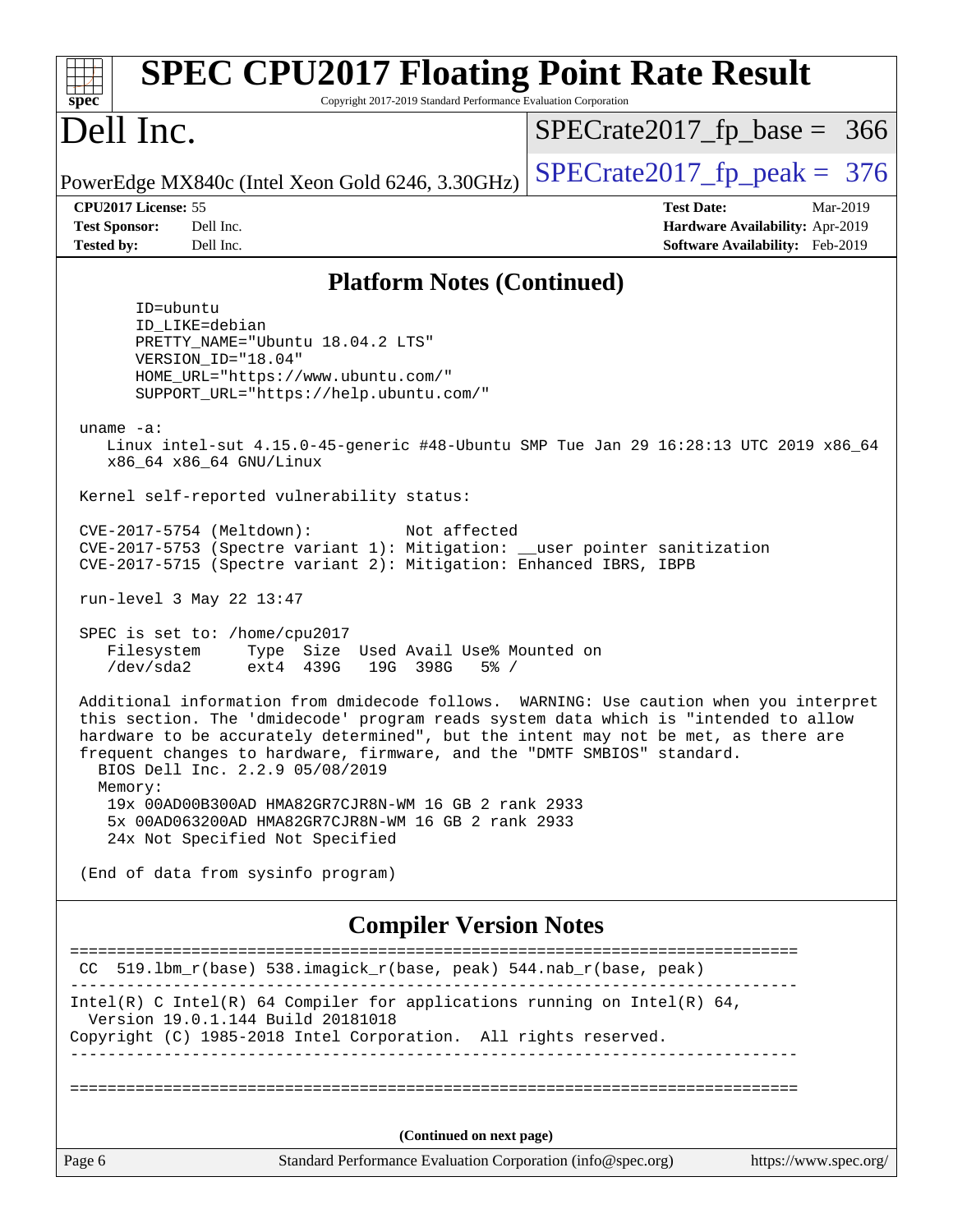| <b>SPEC CPU2017 Floating Point Rate Result</b><br>Copyright 2017-2019 Standard Performance Evaluation Corporation<br>$spec^*$                                                                                                                                                                                                                                            |                                                                                                     |
|--------------------------------------------------------------------------------------------------------------------------------------------------------------------------------------------------------------------------------------------------------------------------------------------------------------------------------------------------------------------------|-----------------------------------------------------------------------------------------------------|
| Dell Inc.                                                                                                                                                                                                                                                                                                                                                                | $SPECrate2017_fp\_base = 366$                                                                       |
| PowerEdge MX840c (Intel Xeon Gold 6246, 3.30GHz)                                                                                                                                                                                                                                                                                                                         | $SPECTate2017$ _fp_peak = 376                                                                       |
| CPU2017 License: 55<br><b>Test Sponsor:</b><br>Dell Inc.<br><b>Tested by:</b><br>Dell Inc.                                                                                                                                                                                                                                                                               | <b>Test Date:</b><br>Mar-2019<br>Hardware Availability: Apr-2019<br>Software Availability: Feb-2019 |
| <b>Compiler Version Notes (Continued)</b>                                                                                                                                                                                                                                                                                                                                |                                                                                                     |
| $CC = 519.1bm_r (peak)$                                                                                                                                                                                                                                                                                                                                                  |                                                                                                     |
| Intel(R) C Intel(R) 64 Compiler for applications running on Intel(R) 64,<br>Version 19.0.1.144 Build 20181018<br>Copyright (C) 1985-2018 Intel Corporation. All rights reserved.                                                                                                                                                                                         |                                                                                                     |
| CXXC 508.namd_r(base) 510.parest_r(base, peak)                                                                                                                                                                                                                                                                                                                           |                                                                                                     |
| Intel(R) $C++$ Intel(R) 64 Compiler for applications running on Intel(R) 64,<br>Version 19.0.1.144 Build 20181018<br>Copyright (C) 1985-2018 Intel Corporation. All rights reserved.                                                                                                                                                                                     |                                                                                                     |
| $CXXC 508.namd_r (peak)$                                                                                                                                                                                                                                                                                                                                                 |                                                                                                     |
| Intel(R) $C++$ Intel(R) 64 Compiler for applications running on Intel(R) 64,<br>Version 19.0.1.144 Build 20181018<br>Copyright (C) 1985-2018 Intel Corporation. All rights reserved.                                                                                                                                                                                     |                                                                                                     |
| CC 511.povray_r(base) 526.blender_r(base, peak)                                                                                                                                                                                                                                                                                                                          |                                                                                                     |
| Intel(R) C++ Intel(R) 64 Compiler for applications running on Intel(R) 64,<br>Version 19.0.1.144 Build 20181018<br>Copyright (C) 1985-2018 Intel Corporation. All rights reserved.<br>Intel(R) C Intel(R) 64 Compiler for applications running on Intel(R) 64,<br>Version 19.0.1.144 Build 20181018<br>Copyright (C) 1985-2018 Intel Corporation. All rights reserved.   |                                                                                                     |
| CC<br>$511. povray_r (peak)$                                                                                                                                                                                                                                                                                                                                             | _____________________________________                                                               |
| Intel(R) $C++$ Intel(R) 64 Compiler for applications running on Intel(R) 64,<br>Version 19.0.1.144 Build 20181018<br>Copyright (C) 1985-2018 Intel Corporation. All rights reserved.<br>Intel(R) C Intel(R) 64 Compiler for applications running on Intel(R) 64,<br>Version 19.0.1.144 Build 20181018<br>Copyright (C) 1985-2018 Intel Corporation. All rights reserved. |                                                                                                     |
| 507.cactuBSSN_r(base, peak)<br>FC                                                                                                                                                                                                                                                                                                                                        |                                                                                                     |
| (Continued on next page)                                                                                                                                                                                                                                                                                                                                                 |                                                                                                     |
| Page 7<br>Standard Performance Evaluation Corporation (info@spec.org)                                                                                                                                                                                                                                                                                                    | https://www.spec.org/                                                                               |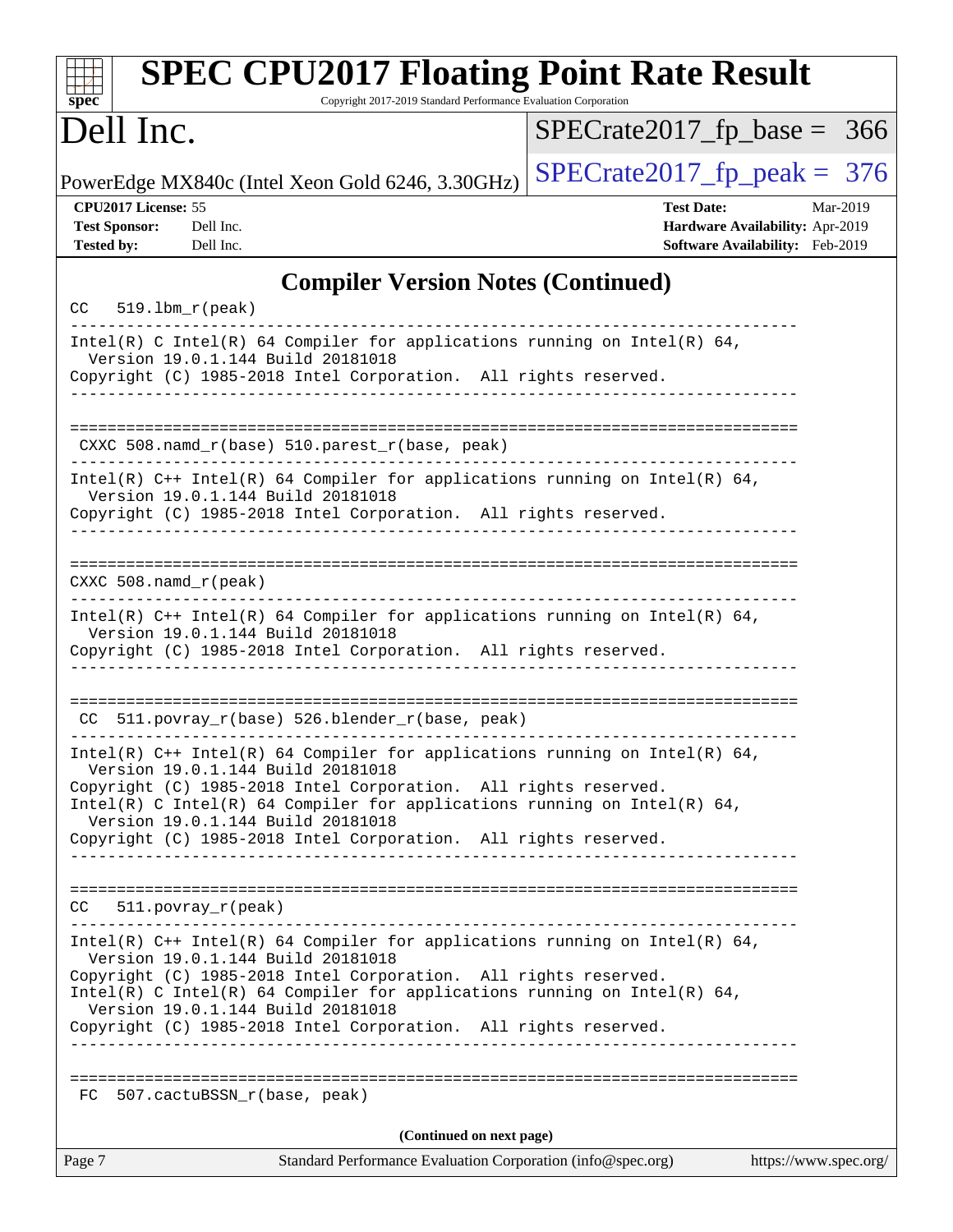| <b>SPEC CPU2017 Floating Point Rate Result</b><br>Copyright 2017-2019 Standard Performance Evaluation Corporation<br>spec                                                                                                                                                                                                                                                                                                                                                                                                                                            |                                                                                                     |
|----------------------------------------------------------------------------------------------------------------------------------------------------------------------------------------------------------------------------------------------------------------------------------------------------------------------------------------------------------------------------------------------------------------------------------------------------------------------------------------------------------------------------------------------------------------------|-----------------------------------------------------------------------------------------------------|
| Dell Inc.                                                                                                                                                                                                                                                                                                                                                                                                                                                                                                                                                            | $SPECrate2017_fp\_base = 366$                                                                       |
| PowerEdge MX840c (Intel Xeon Gold 6246, 3.30GHz)                                                                                                                                                                                                                                                                                                                                                                                                                                                                                                                     | $SPECrate2017_fp\_peak = 376$                                                                       |
| CPU2017 License: 55<br><b>Test Sponsor:</b><br>Dell Inc.<br><b>Tested by:</b><br>Dell Inc.                                                                                                                                                                                                                                                                                                                                                                                                                                                                           | <b>Test Date:</b><br>Mar-2019<br>Hardware Availability: Apr-2019<br>Software Availability: Feb-2019 |
| <b>Compiler Version Notes (Continued)</b>                                                                                                                                                                                                                                                                                                                                                                                                                                                                                                                            |                                                                                                     |
| Intel(R) $C++$ Intel(R) 64 Compiler for applications running on Intel(R) 64,<br>Version 19.0.1.144 Build 20181018<br>Copyright (C) 1985-2018 Intel Corporation. All rights reserved.<br>Intel(R) C Intel(R) 64 Compiler for applications running on Intel(R) 64,<br>Version 19.0.1.144 Build 20181018<br>Copyright (C) 1985-2018 Intel Corporation. All rights reserved.<br>$Intel(R)$ Fortran Intel(R) 64 Compiler for applications running on Intel(R)<br>64, Version 19.0.1.144 Build 20181018<br>Copyright (C) 1985-2018 Intel Corporation. All rights reserved. |                                                                                                     |
| 503.bwaves_r(base, peak) 549.fotonik3d_r(base, peak) 554.roms_r(base)<br>FC<br>Intel(R) Fortran Intel(R) 64 Compiler for applications running on Intel(R)<br>64, Version 19.0.1.144 Build 20181018<br>Copyright (C) 1985-2018 Intel Corporation. All rights reserved.                                                                                                                                                                                                                                                                                                |                                                                                                     |
| $554.rows_r (peak)$<br>FC.<br>Intel(R) Fortran Intel(R) 64 Compiler for applications running on $Intel(R)$<br>64, Version 19.0.1.144 Build 20181018<br>Copyright (C) 1985-2018 Intel Corporation. All rights reserved.                                                                                                                                                                                                                                                                                                                                               |                                                                                                     |
| $CC$ 521.wrf_r(base) 527.cam4_r(base)<br>Intel(R) Fortran Intel(R) 64 Compiler for applications running on Intel(R)                                                                                                                                                                                                                                                                                                                                                                                                                                                  |                                                                                                     |
| 64, Version 19.0.1.144 Build 20181018<br>Copyright (C) 1985-2018 Intel Corporation. All rights reserved.<br>Intel(R) C Intel(R) 64 Compiler for applications running on Intel(R) 64,<br>Version 19.0.1.144 Build 20181018<br>Copyright (C) 1985-2018 Intel Corporation. All rights reserved.<br>_____________________________________                                                                                                                                                                                                                                |                                                                                                     |
| $CC = 521.wrf_r(peak) 527.cam4_r(peak)$                                                                                                                                                                                                                                                                                                                                                                                                                                                                                                                              |                                                                                                     |
| $Intel(R)$ Fortran Intel(R) 64 Compiler for applications running on Intel(R)<br>64, Version 19.0.1.144 Build 20181018<br>Copyright (C) 1985-2018 Intel Corporation. All rights reserved.<br>Intel(R) C Intel(R) 64 Compiler for applications running on Intel(R) 64,<br>Version 19.0.1.144 Build 20181018                                                                                                                                                                                                                                                            |                                                                                                     |
| (Continued on next page)                                                                                                                                                                                                                                                                                                                                                                                                                                                                                                                                             |                                                                                                     |

| Page 8 | Standard Performance Evaluation Corporation (info@spec.org) | https://www.spec.org/ |
|--------|-------------------------------------------------------------|-----------------------|
|        |                                                             |                       |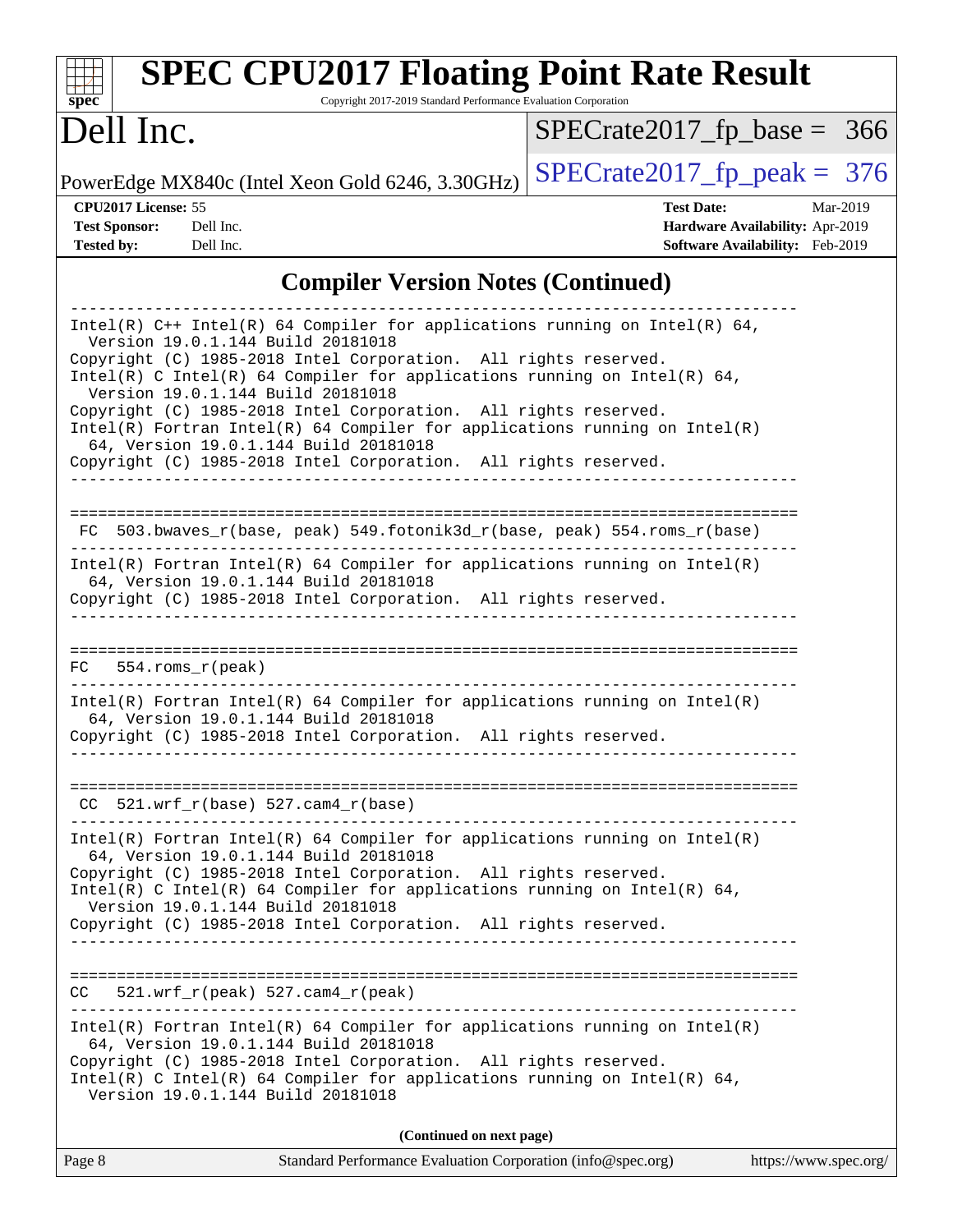#### **[SPEC CPU2017 Floating Point Rate Result](http://www.spec.org/auto/cpu2017/Docs/result-fields.html#SPECCPU2017FloatingPointRateResult)**  $+\ +$ **[spec](http://www.spec.org/)** Copyright 2017-2019 Standard Performance Evaluation Corporation Dell Inc. [SPECrate2017\\_fp\\_base =](http://www.spec.org/auto/cpu2017/Docs/result-fields.html#SPECrate2017fpbase) 366 PowerEdge MX840c (Intel Xeon Gold 6246, 3.30GHz)  $\left|$  [SPECrate2017\\_fp\\_peak =](http://www.spec.org/auto/cpu2017/Docs/result-fields.html#SPECrate2017fppeak) 376 **[CPU2017 License:](http://www.spec.org/auto/cpu2017/Docs/result-fields.html#CPU2017License)** 55 **[Test Date:](http://www.spec.org/auto/cpu2017/Docs/result-fields.html#TestDate)** Mar-2019 **[Test Sponsor:](http://www.spec.org/auto/cpu2017/Docs/result-fields.html#TestSponsor)** Dell Inc. **[Hardware Availability:](http://www.spec.org/auto/cpu2017/Docs/result-fields.html#HardwareAvailability)** Apr-2019 **[Tested by:](http://www.spec.org/auto/cpu2017/Docs/result-fields.html#Testedby)** Dell Inc. **[Software Availability:](http://www.spec.org/auto/cpu2017/Docs/result-fields.html#SoftwareAvailability)** Feb-2019

### **[Compiler Version Notes \(Continued\)](http://www.spec.org/auto/cpu2017/Docs/result-fields.html#CompilerVersionNotes)**

Copyright (C) 1985-2018 Intel Corporation. All rights reserved. ------------------------------------------------------------------------------

### **[Base Compiler Invocation](http://www.spec.org/auto/cpu2017/Docs/result-fields.html#BaseCompilerInvocation)**

[C benchmarks](http://www.spec.org/auto/cpu2017/Docs/result-fields.html#Cbenchmarks):  $\text{icc}$  -m64 -std=c11

[C++ benchmarks:](http://www.spec.org/auto/cpu2017/Docs/result-fields.html#CXXbenchmarks) [icpc -m64](http://www.spec.org/cpu2017/results/res2019q3/cpu2017-20190624-15388.flags.html#user_CXXbase_intel_icpc_64bit_4ecb2543ae3f1412ef961e0650ca070fec7b7afdcd6ed48761b84423119d1bf6bdf5cad15b44d48e7256388bc77273b966e5eb805aefd121eb22e9299b2ec9d9)

[Fortran benchmarks](http://www.spec.org/auto/cpu2017/Docs/result-fields.html#Fortranbenchmarks): [ifort -m64](http://www.spec.org/cpu2017/results/res2019q3/cpu2017-20190624-15388.flags.html#user_FCbase_intel_ifort_64bit_24f2bb282fbaeffd6157abe4f878425411749daecae9a33200eee2bee2fe76f3b89351d69a8130dd5949958ce389cf37ff59a95e7a40d588e8d3a57e0c3fd751)

[Benchmarks using both Fortran and C](http://www.spec.org/auto/cpu2017/Docs/result-fields.html#BenchmarksusingbothFortranandC): [ifort -m64](http://www.spec.org/cpu2017/results/res2019q3/cpu2017-20190624-15388.flags.html#user_CC_FCbase_intel_ifort_64bit_24f2bb282fbaeffd6157abe4f878425411749daecae9a33200eee2bee2fe76f3b89351d69a8130dd5949958ce389cf37ff59a95e7a40d588e8d3a57e0c3fd751) [icc -m64 -std=c11](http://www.spec.org/cpu2017/results/res2019q3/cpu2017-20190624-15388.flags.html#user_CC_FCbase_intel_icc_64bit_c11_33ee0cdaae7deeeab2a9725423ba97205ce30f63b9926c2519791662299b76a0318f32ddfffdc46587804de3178b4f9328c46fa7c2b0cd779d7a61945c91cd35)

[Benchmarks using both C and C++](http://www.spec.org/auto/cpu2017/Docs/result-fields.html#BenchmarksusingbothCandCXX): [icpc -m64](http://www.spec.org/cpu2017/results/res2019q3/cpu2017-20190624-15388.flags.html#user_CC_CXXbase_intel_icpc_64bit_4ecb2543ae3f1412ef961e0650ca070fec7b7afdcd6ed48761b84423119d1bf6bdf5cad15b44d48e7256388bc77273b966e5eb805aefd121eb22e9299b2ec9d9) [icc -m64 -std=c11](http://www.spec.org/cpu2017/results/res2019q3/cpu2017-20190624-15388.flags.html#user_CC_CXXbase_intel_icc_64bit_c11_33ee0cdaae7deeeab2a9725423ba97205ce30f63b9926c2519791662299b76a0318f32ddfffdc46587804de3178b4f9328c46fa7c2b0cd779d7a61945c91cd35)

[Benchmarks using Fortran, C, and C++:](http://www.spec.org/auto/cpu2017/Docs/result-fields.html#BenchmarksusingFortranCandCXX) [icpc -m64](http://www.spec.org/cpu2017/results/res2019q3/cpu2017-20190624-15388.flags.html#user_CC_CXX_FCbase_intel_icpc_64bit_4ecb2543ae3f1412ef961e0650ca070fec7b7afdcd6ed48761b84423119d1bf6bdf5cad15b44d48e7256388bc77273b966e5eb805aefd121eb22e9299b2ec9d9) [icc -m64 -std=c11](http://www.spec.org/cpu2017/results/res2019q3/cpu2017-20190624-15388.flags.html#user_CC_CXX_FCbase_intel_icc_64bit_c11_33ee0cdaae7deeeab2a9725423ba97205ce30f63b9926c2519791662299b76a0318f32ddfffdc46587804de3178b4f9328c46fa7c2b0cd779d7a61945c91cd35) [ifort -m64](http://www.spec.org/cpu2017/results/res2019q3/cpu2017-20190624-15388.flags.html#user_CC_CXX_FCbase_intel_ifort_64bit_24f2bb282fbaeffd6157abe4f878425411749daecae9a33200eee2bee2fe76f3b89351d69a8130dd5949958ce389cf37ff59a95e7a40d588e8d3a57e0c3fd751)

### **[Base Portability Flags](http://www.spec.org/auto/cpu2017/Docs/result-fields.html#BasePortabilityFlags)**

 503.bwaves\_r: [-DSPEC\\_LP64](http://www.spec.org/cpu2017/results/res2019q3/cpu2017-20190624-15388.flags.html#suite_basePORTABILITY503_bwaves_r_DSPEC_LP64) 507.cactuBSSN\_r: [-DSPEC\\_LP64](http://www.spec.org/cpu2017/results/res2019q3/cpu2017-20190624-15388.flags.html#suite_basePORTABILITY507_cactuBSSN_r_DSPEC_LP64) 508.namd\_r: [-DSPEC\\_LP64](http://www.spec.org/cpu2017/results/res2019q3/cpu2017-20190624-15388.flags.html#suite_basePORTABILITY508_namd_r_DSPEC_LP64) 510.parest\_r: [-DSPEC\\_LP64](http://www.spec.org/cpu2017/results/res2019q3/cpu2017-20190624-15388.flags.html#suite_basePORTABILITY510_parest_r_DSPEC_LP64) 511.povray\_r: [-DSPEC\\_LP64](http://www.spec.org/cpu2017/results/res2019q3/cpu2017-20190624-15388.flags.html#suite_basePORTABILITY511_povray_r_DSPEC_LP64) 519.lbm\_r: [-DSPEC\\_LP64](http://www.spec.org/cpu2017/results/res2019q3/cpu2017-20190624-15388.flags.html#suite_basePORTABILITY519_lbm_r_DSPEC_LP64) 521.wrf\_r: [-DSPEC\\_LP64](http://www.spec.org/cpu2017/results/res2019q3/cpu2017-20190624-15388.flags.html#suite_basePORTABILITY521_wrf_r_DSPEC_LP64) [-DSPEC\\_CASE\\_FLAG](http://www.spec.org/cpu2017/results/res2019q3/cpu2017-20190624-15388.flags.html#b521.wrf_r_baseCPORTABILITY_DSPEC_CASE_FLAG) [-convert big\\_endian](http://www.spec.org/cpu2017/results/res2019q3/cpu2017-20190624-15388.flags.html#user_baseFPORTABILITY521_wrf_r_convert_big_endian_c3194028bc08c63ac5d04de18c48ce6d347e4e562e8892b8bdbdc0214820426deb8554edfa529a3fb25a586e65a3d812c835984020483e7e73212c4d31a38223) 526.blender\_r: [-DSPEC\\_LP64](http://www.spec.org/cpu2017/results/res2019q3/cpu2017-20190624-15388.flags.html#suite_basePORTABILITY526_blender_r_DSPEC_LP64) [-DSPEC\\_LINUX](http://www.spec.org/cpu2017/results/res2019q3/cpu2017-20190624-15388.flags.html#b526.blender_r_baseCPORTABILITY_DSPEC_LINUX) [-funsigned-char](http://www.spec.org/cpu2017/results/res2019q3/cpu2017-20190624-15388.flags.html#user_baseCPORTABILITY526_blender_r_force_uchar_40c60f00ab013830e2dd6774aeded3ff59883ba5a1fc5fc14077f794d777847726e2a5858cbc7672e36e1b067e7e5c1d9a74f7176df07886a243d7cc18edfe67) 527.cam4\_r: [-DSPEC\\_LP64](http://www.spec.org/cpu2017/results/res2019q3/cpu2017-20190624-15388.flags.html#suite_basePORTABILITY527_cam4_r_DSPEC_LP64) [-DSPEC\\_CASE\\_FLAG](http://www.spec.org/cpu2017/results/res2019q3/cpu2017-20190624-15388.flags.html#b527.cam4_r_baseCPORTABILITY_DSPEC_CASE_FLAG) 538.imagick\_r: [-DSPEC\\_LP64](http://www.spec.org/cpu2017/results/res2019q3/cpu2017-20190624-15388.flags.html#suite_basePORTABILITY538_imagick_r_DSPEC_LP64) 544.nab\_r: [-DSPEC\\_LP64](http://www.spec.org/cpu2017/results/res2019q3/cpu2017-20190624-15388.flags.html#suite_basePORTABILITY544_nab_r_DSPEC_LP64) 549.fotonik3d\_r: [-DSPEC\\_LP64](http://www.spec.org/cpu2017/results/res2019q3/cpu2017-20190624-15388.flags.html#suite_basePORTABILITY549_fotonik3d_r_DSPEC_LP64) 554.roms\_r: [-DSPEC\\_LP64](http://www.spec.org/cpu2017/results/res2019q3/cpu2017-20190624-15388.flags.html#suite_basePORTABILITY554_roms_r_DSPEC_LP64)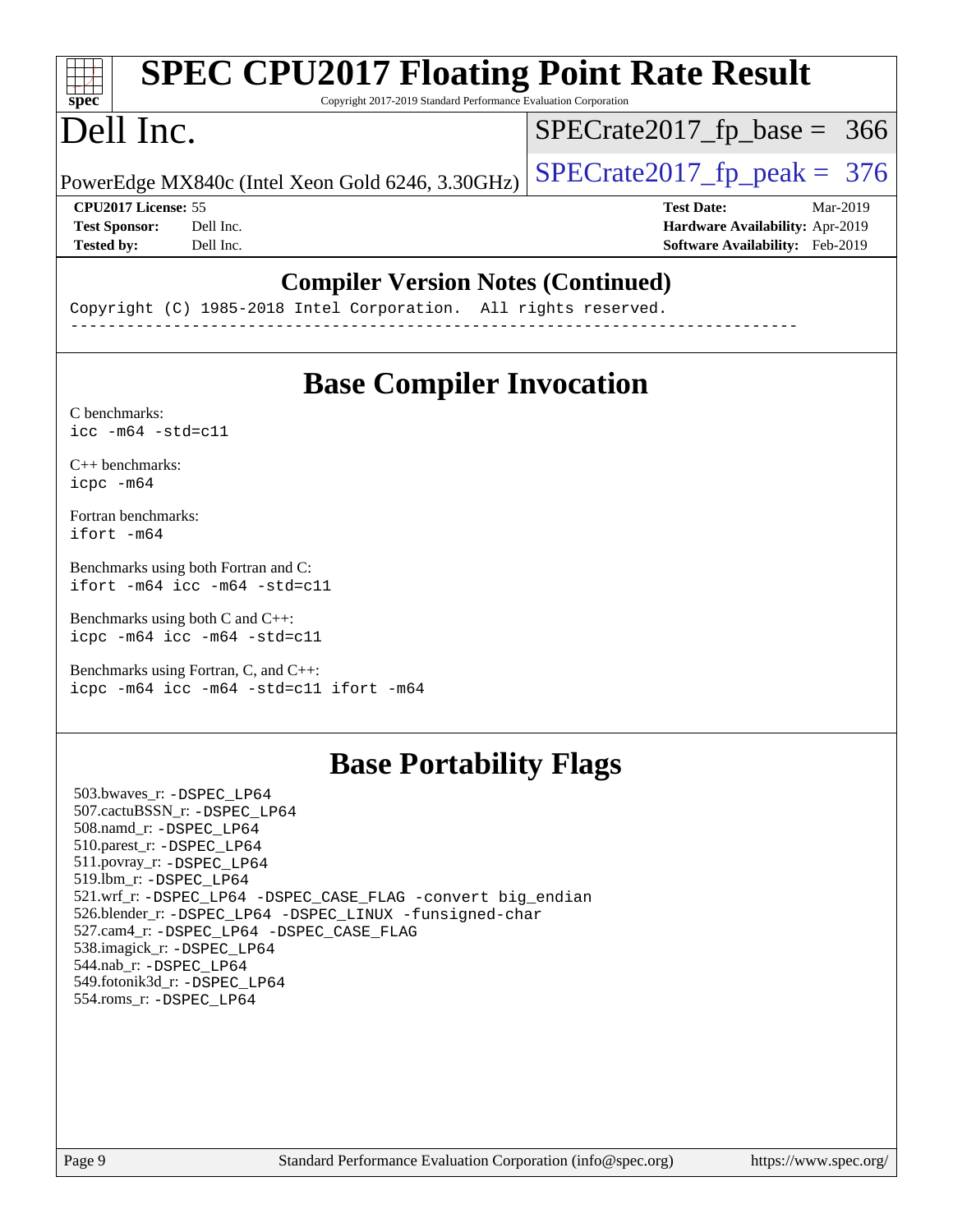| <b>SPEC CPU2017 Floating Point Rate Result</b><br>Copyright 2017-2019 Standard Performance Evaluation Corporation<br>$spec^*$                                                                |                                                                                                     |  |  |  |  |  |
|----------------------------------------------------------------------------------------------------------------------------------------------------------------------------------------------|-----------------------------------------------------------------------------------------------------|--|--|--|--|--|
| Dell Inc.                                                                                                                                                                                    | $SPECrate2017_fp\_base = 366$                                                                       |  |  |  |  |  |
| PowerEdge MX840c (Intel Xeon Gold 6246, 3.30GHz)                                                                                                                                             | $SPECTate2017$ _fp_peak = 376                                                                       |  |  |  |  |  |
| CPU2017 License: 55<br><b>Test Sponsor:</b><br>Dell Inc.<br>Dell Inc.<br><b>Tested by:</b>                                                                                                   | <b>Test Date:</b><br>Mar-2019<br>Hardware Availability: Apr-2019<br>Software Availability: Feb-2019 |  |  |  |  |  |
| <b>Base Optimization Flags</b>                                                                                                                                                               |                                                                                                     |  |  |  |  |  |
| C benchmarks:<br>-xCORE-AVX2 -ipo -03 -no-prec-div -qopt-prefetch -ffinite-math-only<br>-qopt-mem-layout-trans=4                                                                             |                                                                                                     |  |  |  |  |  |
| $C_{++}$ benchmarks:<br>-qopt-mem-layout-trans=4                                                                                                                                             | -xCORE-AVX2 -ipo -03 -no-prec-div -qopt-prefetch -ffinite-math-only                                 |  |  |  |  |  |
| Fortran benchmarks:<br>-xCORE-AVX2 -ipo -03 -no-prec-div -qopt-prefetch -ffinite-math-only<br>-qopt-mem-layout-trans=4 -auto -nostandard-realloc-lhs<br>-align array32byte                   |                                                                                                     |  |  |  |  |  |
| Benchmarks using both Fortran and C:<br>-xCORE-AVX2 -ipo -03 -no-prec-div -qopt-prefetch -ffinite-math-only<br>-qopt-mem-layout-trans=4 -auto -nostandard-realloc-lhs<br>-align array32byte  |                                                                                                     |  |  |  |  |  |
| Benchmarks using both C and C++:<br>-xCORE-AVX2 -ipo -03 -no-prec-div -qopt-prefetch -ffinite-math-only<br>-gopt-mem-layout-trans=4                                                          |                                                                                                     |  |  |  |  |  |
| Benchmarks using Fortran, C, and C++:<br>-xCORE-AVX2 -ipo -03 -no-prec-div -qopt-prefetch -ffinite-math-only<br>-qopt-mem-layout-trans=4 -auto -nostandard-realloc-lhs<br>-align array32byte |                                                                                                     |  |  |  |  |  |
| <b>Peak Compiler Invocation</b>                                                                                                                                                              |                                                                                                     |  |  |  |  |  |
| C benchmarks:<br>$\text{icc}$ -m64 -std=c11                                                                                                                                                  |                                                                                                     |  |  |  |  |  |
| $C_{++}$ benchmarks:<br>icpc -m64                                                                                                                                                            |                                                                                                     |  |  |  |  |  |
| Fortran benchmarks:<br>ifort -m64                                                                                                                                                            |                                                                                                     |  |  |  |  |  |
| Benchmarks using both Fortran and C:<br>ifort -m64 icc -m64 -std=c11                                                                                                                         |                                                                                                     |  |  |  |  |  |
| Benchmarks using both C and C++:<br>icpc -m64 icc -m64 -std=c11                                                                                                                              |                                                                                                     |  |  |  |  |  |
|                                                                                                                                                                                              |                                                                                                     |  |  |  |  |  |

**(Continued on next page)**

Page 10 Standard Performance Evaluation Corporation [\(info@spec.org\)](mailto:info@spec.org) <https://www.spec.org/>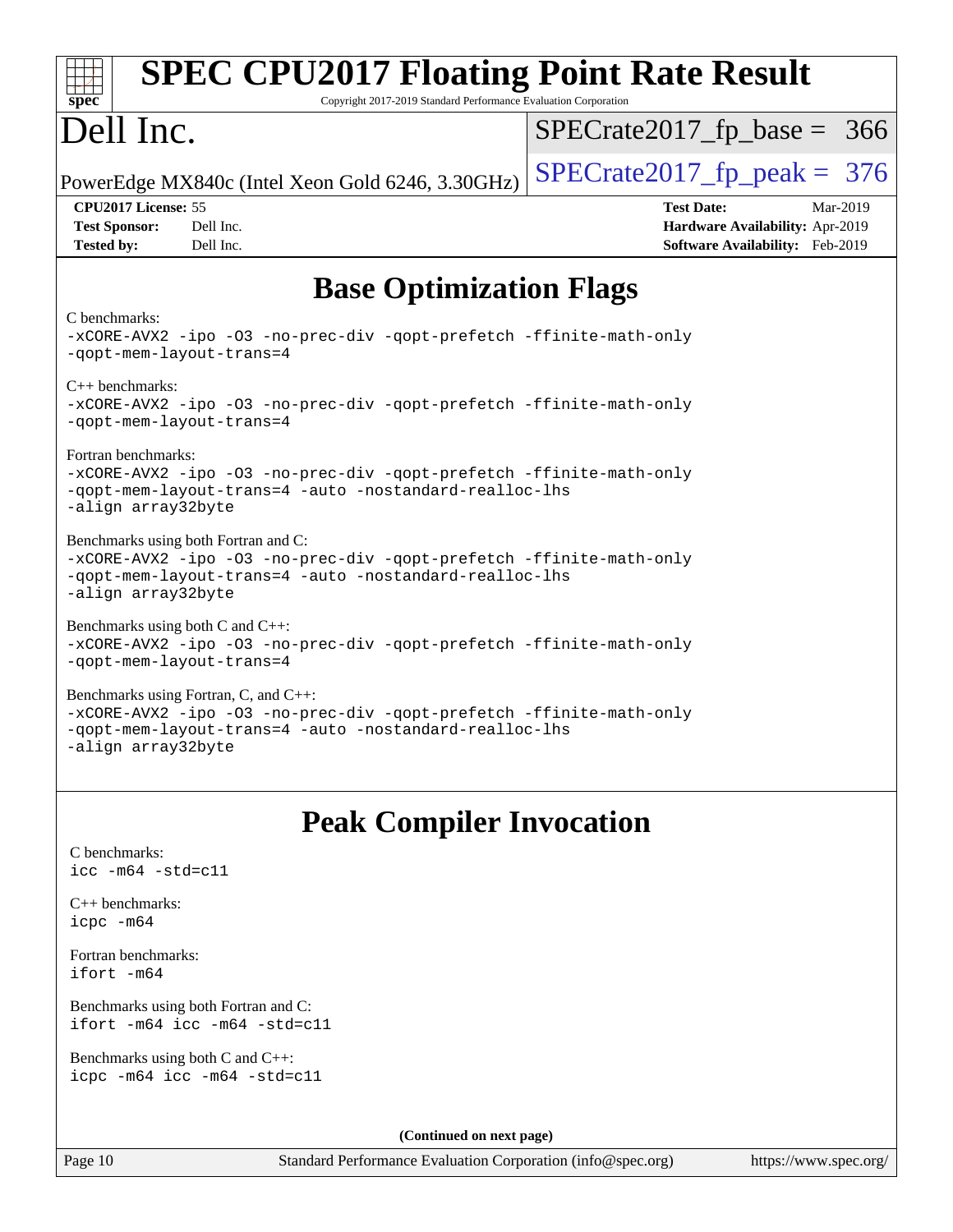# **[spec](http://www.spec.org/)**

# **[SPEC CPU2017 Floating Point Rate Result](http://www.spec.org/auto/cpu2017/Docs/result-fields.html#SPECCPU2017FloatingPointRateResult)**

Copyright 2017-2019 Standard Performance Evaluation Corporation

# Dell Inc.

[SPECrate2017\\_fp\\_base =](http://www.spec.org/auto/cpu2017/Docs/result-fields.html#SPECrate2017fpbase) 366

PowerEdge MX840c (Intel Xeon Gold 6246, 3.30GHz)  $\left|$  [SPECrate2017\\_fp\\_peak =](http://www.spec.org/auto/cpu2017/Docs/result-fields.html#SPECrate2017fppeak) 376

**[CPU2017 License:](http://www.spec.org/auto/cpu2017/Docs/result-fields.html#CPU2017License)** 55 **[Test Date:](http://www.spec.org/auto/cpu2017/Docs/result-fields.html#TestDate)** Mar-2019 **[Test Sponsor:](http://www.spec.org/auto/cpu2017/Docs/result-fields.html#TestSponsor)** Dell Inc. **[Hardware Availability:](http://www.spec.org/auto/cpu2017/Docs/result-fields.html#HardwareAvailability)** Apr-2019 **[Tested by:](http://www.spec.org/auto/cpu2017/Docs/result-fields.html#Testedby)** Dell Inc. **[Software Availability:](http://www.spec.org/auto/cpu2017/Docs/result-fields.html#SoftwareAvailability)** Feb-2019

# **[Peak Compiler Invocation \(Continued\)](http://www.spec.org/auto/cpu2017/Docs/result-fields.html#PeakCompilerInvocation)**

[Benchmarks using Fortran, C, and C++:](http://www.spec.org/auto/cpu2017/Docs/result-fields.html#BenchmarksusingFortranCandCXX)

[icpc -m64](http://www.spec.org/cpu2017/results/res2019q3/cpu2017-20190624-15388.flags.html#user_CC_CXX_FCpeak_intel_icpc_64bit_4ecb2543ae3f1412ef961e0650ca070fec7b7afdcd6ed48761b84423119d1bf6bdf5cad15b44d48e7256388bc77273b966e5eb805aefd121eb22e9299b2ec9d9) [icc -m64 -std=c11](http://www.spec.org/cpu2017/results/res2019q3/cpu2017-20190624-15388.flags.html#user_CC_CXX_FCpeak_intel_icc_64bit_c11_33ee0cdaae7deeeab2a9725423ba97205ce30f63b9926c2519791662299b76a0318f32ddfffdc46587804de3178b4f9328c46fa7c2b0cd779d7a61945c91cd35) [ifort -m64](http://www.spec.org/cpu2017/results/res2019q3/cpu2017-20190624-15388.flags.html#user_CC_CXX_FCpeak_intel_ifort_64bit_24f2bb282fbaeffd6157abe4f878425411749daecae9a33200eee2bee2fe76f3b89351d69a8130dd5949958ce389cf37ff59a95e7a40d588e8d3a57e0c3fd751)

### **[Peak Portability Flags](http://www.spec.org/auto/cpu2017/Docs/result-fields.html#PeakPortabilityFlags)**

Same as Base Portability Flags

## **[Peak Optimization Flags](http://www.spec.org/auto/cpu2017/Docs/result-fields.html#PeakOptimizationFlags)**

[C benchmarks](http://www.spec.org/auto/cpu2017/Docs/result-fields.html#Cbenchmarks):

```
 519.lbm_r: -prof-gen(pass 1) -prof-use(pass 2) -ipo -xCORE-AVX2 -O3
-no-prec-div -qopt-prefetch -ffinite-math-only
-qopt-mem-layout-trans=4
```
 538.imagick\_r: [-xCORE-AVX2](http://www.spec.org/cpu2017/results/res2019q3/cpu2017-20190624-15388.flags.html#user_peakCOPTIMIZE538_imagick_r_f-xCORE-AVX2) [-ipo](http://www.spec.org/cpu2017/results/res2019q3/cpu2017-20190624-15388.flags.html#user_peakCOPTIMIZE538_imagick_r_f-ipo) [-O3](http://www.spec.org/cpu2017/results/res2019q3/cpu2017-20190624-15388.flags.html#user_peakCOPTIMIZE538_imagick_r_f-O3) [-no-prec-div](http://www.spec.org/cpu2017/results/res2019q3/cpu2017-20190624-15388.flags.html#user_peakCOPTIMIZE538_imagick_r_f-no-prec-div) [-qopt-prefetch](http://www.spec.org/cpu2017/results/res2019q3/cpu2017-20190624-15388.flags.html#user_peakCOPTIMIZE538_imagick_r_f-qopt-prefetch) [-ffinite-math-only](http://www.spec.org/cpu2017/results/res2019q3/cpu2017-20190624-15388.flags.html#user_peakCOPTIMIZE538_imagick_r_f_finite_math_only_cb91587bd2077682c4b38af759c288ed7c732db004271a9512da14a4f8007909a5f1427ecbf1a0fb78ff2a814402c6114ac565ca162485bbcae155b5e4258871) [-qopt-mem-layout-trans=4](http://www.spec.org/cpu2017/results/res2019q3/cpu2017-20190624-15388.flags.html#user_peakCOPTIMIZE538_imagick_r_f-qopt-mem-layout-trans_fa39e755916c150a61361b7846f310bcdf6f04e385ef281cadf3647acec3f0ae266d1a1d22d972a7087a248fd4e6ca390a3634700869573d231a252c784941a8)

544.nab\_r: Same as 538.imagick\_r

[C++ benchmarks:](http://www.spec.org/auto/cpu2017/Docs/result-fields.html#CXXbenchmarks)

```
 508.namd_r: -prof-gen(pass 1) -prof-use(pass 2) -ipo -xCORE-AVX2 -O3
-no-prec-div -qopt-prefetch -ffinite-math-only
-qopt-mem-layout-trans=4
```

```
 510.parest_r: -xCORE-AVX2 -ipo -O3 -no-prec-div -qopt-prefetch
-ffinite-math-only -qopt-mem-layout-trans=4
```
[Fortran benchmarks](http://www.spec.org/auto/cpu2017/Docs/result-fields.html#Fortranbenchmarks):

```
 503.bwaves_r: -xCORE-AVX2 -ipo -O3 -no-prec-div -qopt-prefetch
-ffinite-math-only -qopt-mem-layout-trans=4 -auto
-nostandard-realloc-lhs -align array32byte
```
549.fotonik3d\_r: Same as 503.bwaves\_r

```
 554.roms_r: -prof-gen(pass 1) -prof-use(pass 2) -ipo -xCORE-AVX2 -O3
-no-prec-div -qopt-prefetch -ffinite-math-only
-qopt-mem-layout-trans=4 -auto -nostandard-realloc-lhs
-align array32byte
```
**(Continued on next page)**